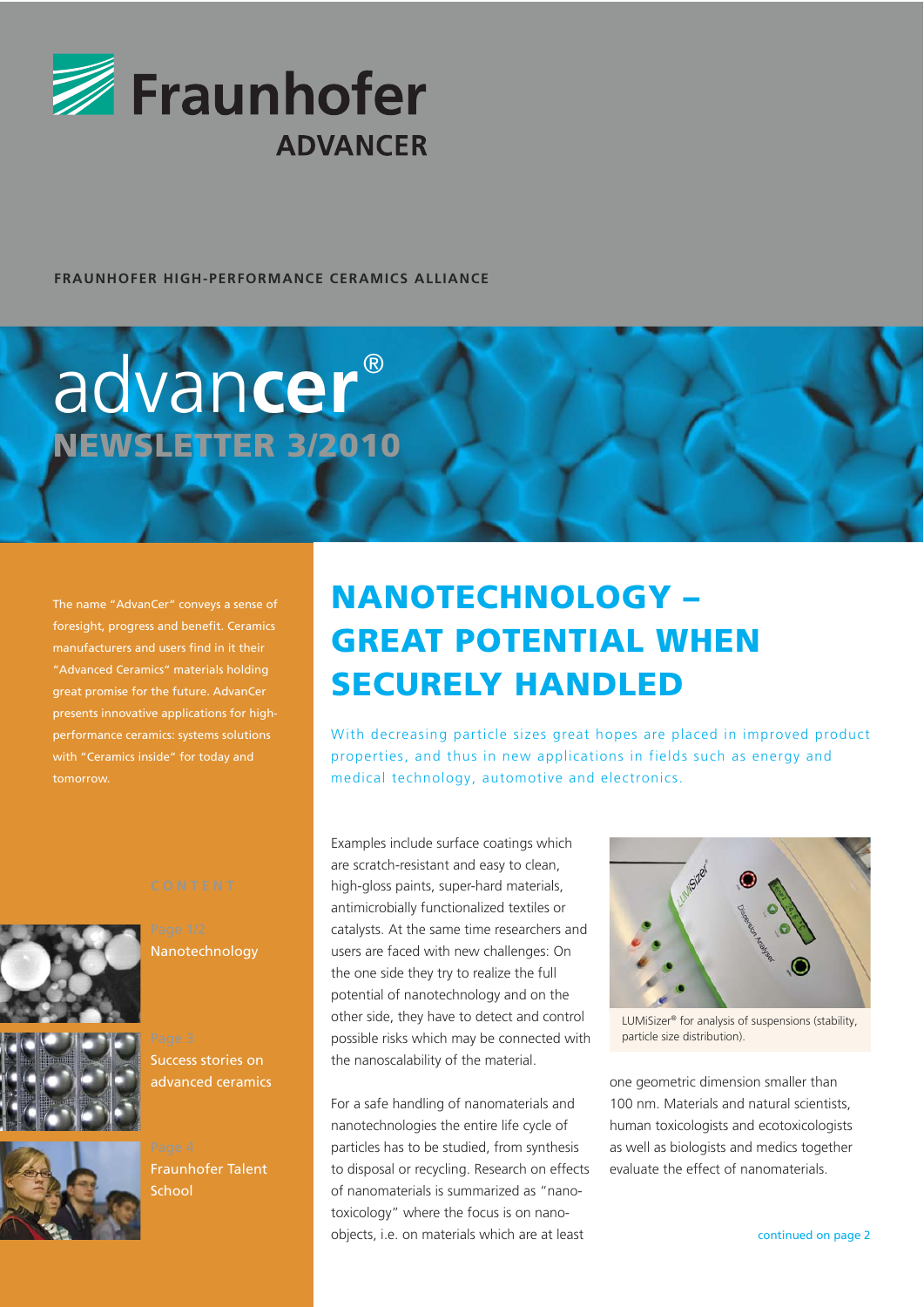# CONTINUED FROM PAGE 1

All evaluation and interpretation of toxicological data starts with the exact knowledge of the material properties determined by the production or synthesis process. Technical nanoparticles such as silica or TiO<sub>2</sub> are often available in form of aggregate powders. That means that the nanoscale primary particles are linked to each other through material bridges resulting in larger units – aggregates.

To be used in some applications like in dispersion layers the primary particles have to be isolated from each other. In order to largely prevent aggregation during the production process, the materials are prepared by a wet chemical process and offered in form of suspensions containing, in addition to particles and fluid, dispersants of different chemical composition in order to stabilize the primary particles. For this reason, the particle surfaces are coated and the material properties are not only determined by the composition of the nanoscale base material but also by the coating.

After the nanomaterials have been analyzed in the as-delivered condition in terms of chemical composition, specific surface, density, primary particle size and physical state, the particle behavior in an environment which is relevant for toxicological



FESEM picture of a nanoscaled  $AI<sub>2</sub>O<sub>3</sub>$  powder.

tests is studied. The particle properties in the test medium – air for inhalation tests, physiological fluids for in-vitro tests, and salt solutions for ecotoxicological tests – are mainly determined by the kind of the dispersion state that the particles have before they are added to the test medium. In order to compare the results of different tests, international standards have to be implemented.

The dispersion determines whether the nanomaterials occur in form of primary particles or aggregates or in form of agglomerates, i.e. in units that can be destroyed by energy input. As size and specific surface are parameters that influence the incorporation of particles in the organism their analysis has to be especially considered. In liquids the surface charge properties are characterized to measure the tendency to agglomerate. If there is an electrostatic repulsion between two particles or aggregates, i.e. the zeta potential is high, agglomeration is effectively prevented.

For toxicological tests complex physiological media are of relevance which are characterized by a high salt concentration and thus high conductivity. In these solutions the compression of the electrochemical double layer around the particles is so strong that agglomeration occurs within just a few minutes. The agglomeration rate depends on the primary particle size, the solubility, the concentration as well as the composition of the medium. The solubility of the particles in liquids has to be analyzed as ions in solution (e.g.  $Co<sup>2+</sup>$  from WC-Co or  $Zn^{2+}$  from  $ZnO$ ) may determine the toxicological effect of the entire system.

If proteins such as albumin, which is a main constituent in blood, are added to the media the particles work as dispersants. Agglomeration is mainly or completely prevented over several hours or days. Proteins adsorb on the particle surfaces resulting in a steric stabilization. Electrokinetic measurements showed that these particles have the same surface charge like free particles.

In-vitro and in-vivo studies with technical nanomaterials have already been carried out by several research groups. The results, however, published for different nanomaterials, are partly contradictory as it was shown, e.g., in a study of Frost & Sullivan in 2009. It is for sure that nanoparticles are adsorbed by the human body through different paths, but particularly through the lung. It was also shown that nanoparticles

may enter in cells but do not necessarily cause toxic effects. It is disadvantageous that present studies generally evaluate short-time effects. Long-term studies are not available up to now.



Agglomeration of TiO<sub>2</sub> particles in PBS depending on the presence of albumin.

Ecotoxicological analyses are carried out in less complex media with significantly lower salt concentrations. The evaluations are only just beginning. It was shown, e.g., that nanoparticles may be washed out of colors and enter into the environment. Present studies refer to the effect of nanomaterials that get into waste water treatment plants through the waste water.

In summary it may be said that all efforts are made to realize the full potential of this innovative technology and simultaneously to evaluate the possible risks.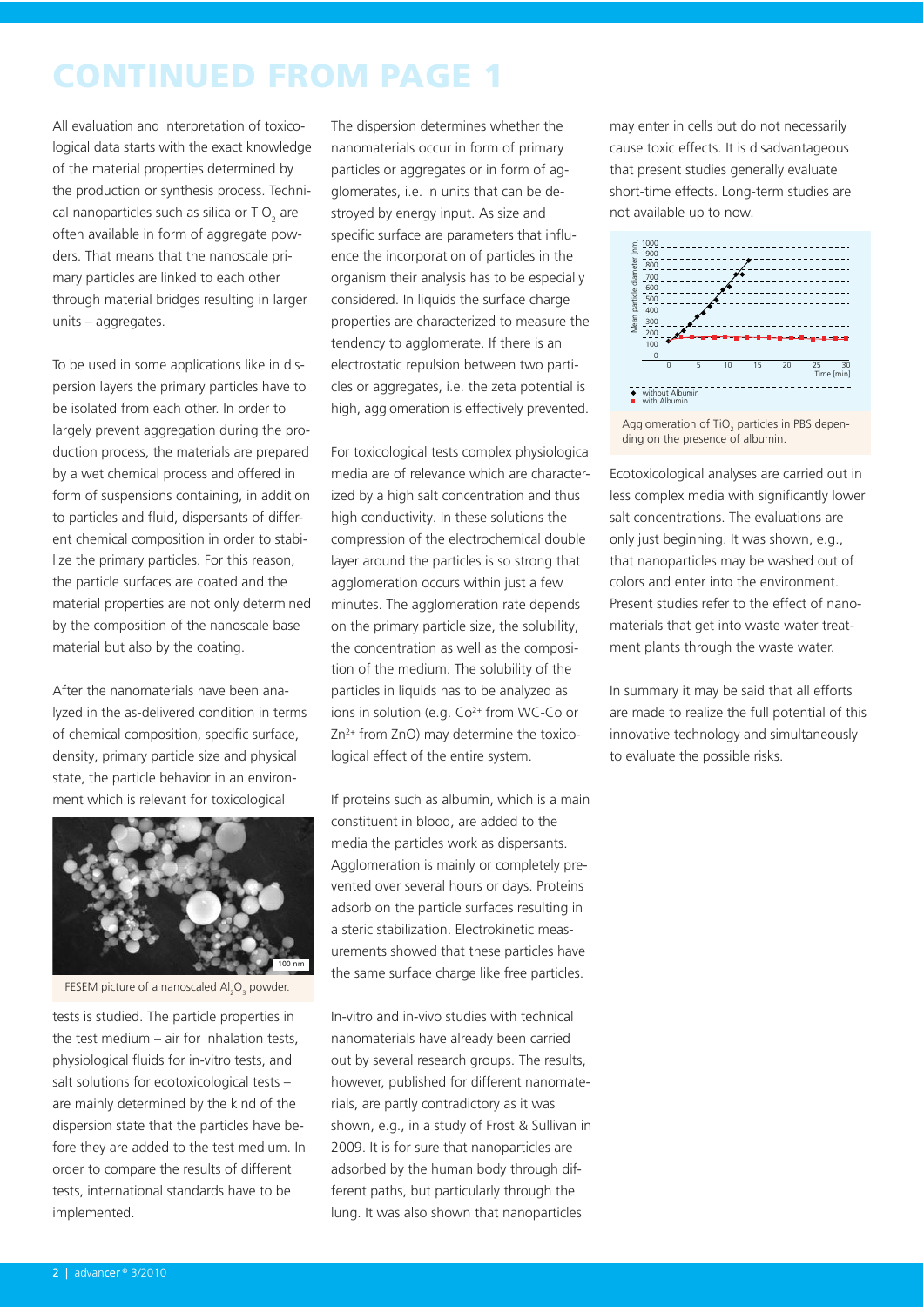# SUCCESS STORIES

### **ZEOLITE ® DRYING SYSTEM PROTECTS THE ENVIRON-MENT AND SAVES ENERGY**

Up to now, zeolite is mainly known as balls in small packages which are added to new clothes as it has the ability to store moisture and simultaneously release dry air. Engineers at BSH Bosch und Siemens Hausgeräte GmbH made use of this effect and developed the innovative zeolite® drying system for dishwashers having an enormous advantage for the environment: dishwashers with zeolite need 30 percent less electricity than the best dishwashers in their class, making dishwashers with zeolite technology the most energy-efficient in the world.

The drying system works as follows: within the dishwasher's floor tray a container with around one kilogram of zeolite minerals ensures that the dishes are dried after the cleaning cycle by absorbing the moisture from the air in the dishwasher's interior. During the next cleaning cycle, the zeolite is heated up and the moisture released so that it is ready for the next drying cycle.



Zeolite balls help to reduce power consumption in dishwashers of BSH Bosch und Siemens Hausgeräte by up to 30 percent.

In February, this green innovation from BSH was awarded with the "Innovation Prize for Climate and Environment" from Dr. Norbert Röttgen, the German Federal Minister for the Environment. The following calculation shows the contribution to climate protection: If all the dishwashers in use in households today that are over ten years old and use more than 1.3 kWh of electricity per cycle were to be replaced with highly efficient appliances featuring the zeolite drying system, over 1.3 million tons of  $CO<sub>2</sub>$  could



Michael Rosenbauer, chief developer for dishwashers at BSH Bosch und Siemens Hausgeräte GmbH.

be saved every year in Germany alone. This is equivalent to the emissions of approximately 600,000 automobiles that drive around 15,000 kilometers a year.

BSH Bosch und Siemens Hausgeräte GmbH is a joint venture between Robert Bosch GmbH and Siemens AG.

### **CERAMIC MEMBRANES PROVIDE EXCELLENT SOUND**

Loudspeaker membranes made of ultrahard ceramics have a particularly pure sound and have been used in high-end and studio sound systems for a long time. In a complex production process Thiel & Partner GmbH manufactures loudspeaker membranes made of alumina. There, a thin aluminum tape is shaped by deep drawing, completely oxidized in a proprietary process and changed to alpha corundum in a special firing process. At the end of the process a snow-white and extremely hard membrane is available.

There are various requirements on loudspeaker membranes: The membrane has to be light, stiff and highly damped. As these requirements contradict each other in terms of design the use of all conventional membrane materials is full of compromises. The material developed by Thiel & Partner meets all three requirements without compromises. The right selection and proper processing of the aluminum tape allows for extremely thin (up to smaller 50 μm), and thus very light components. Due to the material's extreme hardness (Mohs' hardness 9) dimensionally stable membranes can be realized.

The comparatively high inner damping of the Thiel & Partner ceramic membrane is guaranteed by the specific production process. As the oxidation proceeds from both sides to the membrane middle an interface develops consisting of two interlocked membranes damping each other. Moreover, the mentioned pore formation results in additional transverse interfaces. The foam-like microstructure of the ceramic membrane has a considerably better inner



ACCUTON® midrange toner with ceramic membrane.

damping leading to a better impulse response and a significantly reduced distortion as compared to conventional materials as well as a broader bandwidth of the linearly transmitted frequencies.

Thiel & Partner GmbH, whose product portfolio includes 25 different loudspeaker chassis with membranes of corundum and diamond, distributes its ACCUTON® ceramic drivers to many of the leading speaker designers of the high-end world.



Adrian Bankewitz, CEO of Thiel & Partner GmbH.